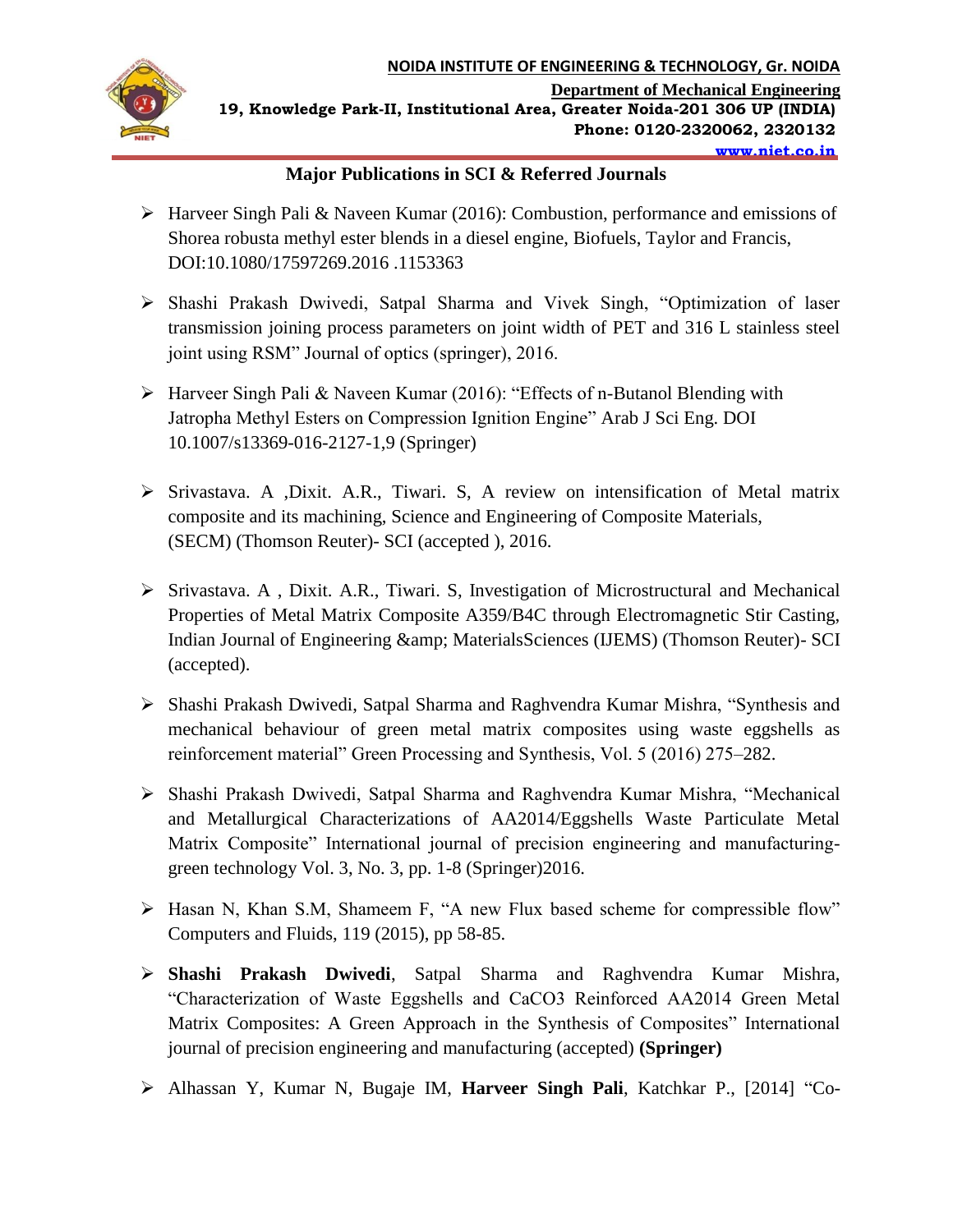

solvents transesterification of cotton seed oil into biodiesel: effects of reaction conditions on quality of fatty acids methyl esters". Energy Conversion and Management. 84:640–8.

- Harveer Singh Pali, N. Kumar, Y. Alhassan [2015]. "Performance and emission characteristics of an agricultural engine with Sal methyl ester and diesel", Energy Conversion and Management*,* 90 146-153. <http://dx.doi.org/10.1016/j.econman.2014.10.064>(Elsevier, Impact Factor : 3.56)
- $\triangleright$  Sachin Tejyan, Amar Patnaik, Erosive Wear Behavior and Dynamic Mechanical Analysis of Textile Material Reinforced Polymer Composites, Polymer Composites, DOI 10.1002/pc.23798, 2015.
- Alhassan Y, Kumar N, Bugaje IM, Harveer Singh Pali, Katchkar P., [2014] "Co-solvents transesterification of cotton seed oil into biodiesel: effects of reaction conditions on quality of fatty acids methyl esters". Energy Conversion and Management. 84:640–8. <http://dx.doi.org/10.1016/j.enconman.2014.04.080> (Elsevier, Impact Factor : 3.56)
- Gupta Prateek and Kumar Sudhir, (2014), "Investigation of Stainless Steel Joint Fabricated Through Microwave Energy", Materials and Manufacturing Processes, Vol. 29, pp 910-914.
- Shashi Prakash Dwivedi, "Effect of process parameters on tensile strength of friction stir welding A356/C355 aluminium alloys joint" Journal of Mechanical Science and Technology 28 (1) (2014) 285~291. DOI 10.1007/s12206-013-0967-0. (Springer)
- Shashi Prakash Dwivedi, Satpal Sharma, Raghvendra Kumar Mishra, "Microstructure and mechanical behavior of A356/SiC/Fly-ash hybrid composites produced by electromagnetic stir casting" J Braz. Soc. Mech. Sci. Eng. DOI 10.1007/s40430-014- 0138-y. (Springer).
- $\triangleright$  Kumar Sanjay and Kumar Sudhir "Multi Response Optimization of Process Parameters for Friction Stir Welding of Joining Dissimilar Al-Alloys by Gray Relation Analysis and Taguchi Method", Journal of the Brazilian Society of Mechanical Sciences and Engineering, 2014(SCI).
- **Shashi Prakash Dwivedi,** "Effect of process parameters on tensile strength of friction stir welding A356/C355 aluminium alloys joint" Journal of Mechanical Science and Technology 28 (1) (2014) 285~291. DOI 10.1007/s12206-013-0967-0. **(Springer)**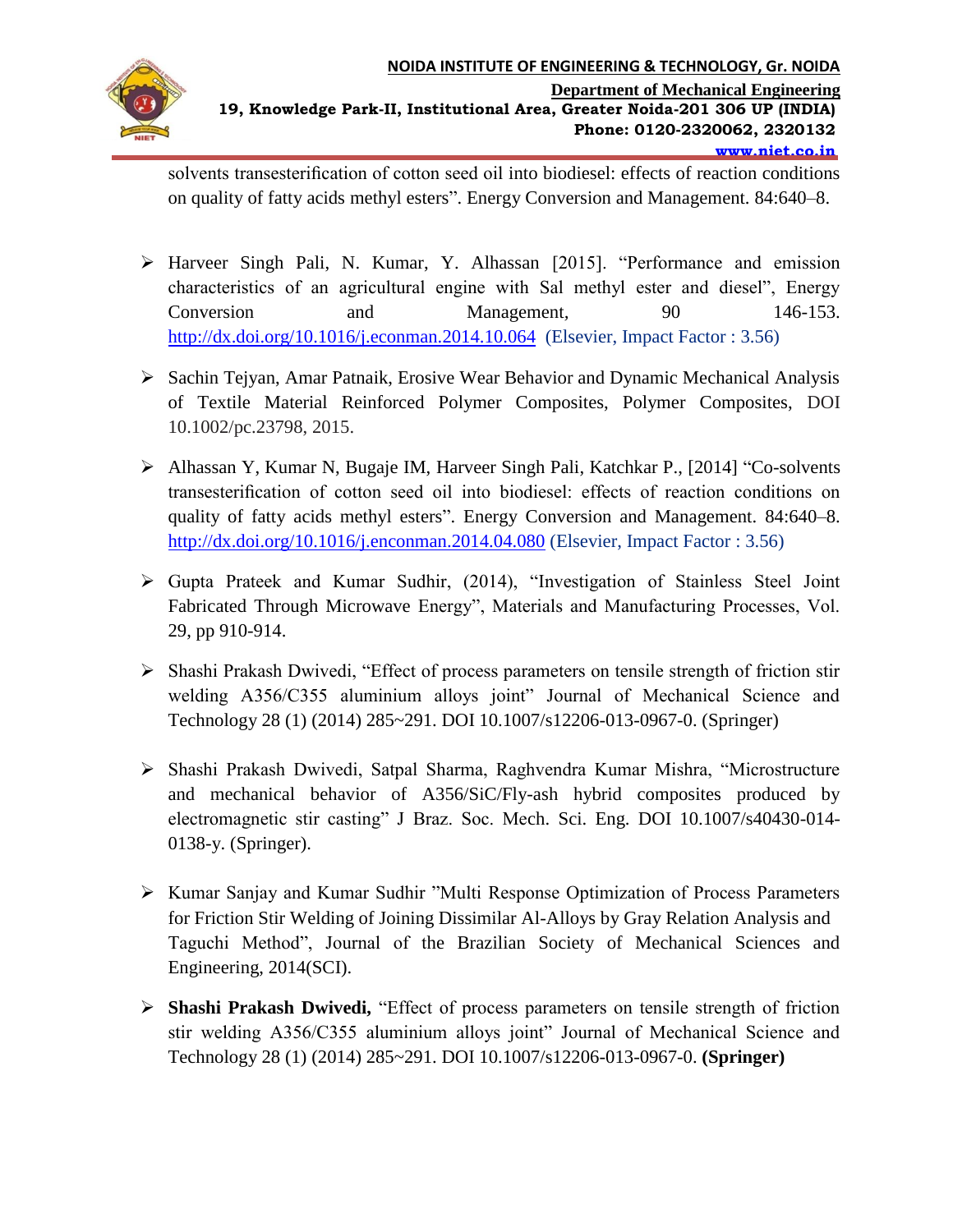

- **Shashi Prakash Dwivedi,** Satpal Sharma, Raghvendra Kumar Mishra, "Microstructure and mechanical behavior of A356/SiC/Fly-ash hybrid composites produced by electromagnetic stir casting" J Braz. Soc. Mech. Sci. Eng. DOI 10.1007/s40430-014- 0138-y. **(Springer).**
- Sachin Tejyan, Amar Patnaik, A Taguchi Approach for Investigation of Solid Particle Erosion Response of Needle-Punched Nonwoven Reinforced Polymer Composites Part II, Journal of Industrial Textile, Sage, 43: 458-480, 2014.
- $\triangleright$  Sachin Tejyan, Amar Patnaik, Mechanical and Visco-Elastic Analysis of Viscose Fiber based Needle-Punched Nonwoven Fabric Mat Reinforced Polymer Composites Part I, Journal of Industrial Textile, Sage, 43: 440-457, 2014.
- **Shashi Prakash Dwivedi,** Satpal Sharma, Raghvendra Kumar Mishra,[2014] "Effects of roller burnishing process parameters on surface roughness of A356/5%SiC composite using response surface methodology" Adv. Manuf., DOI 10.1007/s40436-014-0083-0. **(Springer)**
- **Shashi Prakash Dwivedi,** Satpal Sharma, Raghvendra Kumar Mishra, "Microstructure and Mechanical Properties of A356/SiC Composites Fabricated by Electromagnetic Stir Casting" Procedia Materials Science 6 (2014) 1524 – 1532. doi: 10.1016/j.mspro.2014.07.133 **(ELSEVIER)**
- Gupta Prateek and Kumar Sudhir, (2014), "Investigation of Stainless Steel Joint Fabricated Through Microwave Energy", Materials and Manufacturing Processes, Vol. 29, pp 910-914.
- Gupta Prateek, Kumar Sudhir and Kumar Ajay, (2013), "Study of Joint Formed by Tungsten Carbide Bearing Alloy through Microwave Welding", Materials and Manufacturing Processes, Vol. 28, pp 601 – 604.
- A.K.Tiwari, M.M.Hasan and Mohd. Islam "Effect of Ambient Temperature on the Performance of a Combined Cycle Power Plant" *Trans CSME Canada*, issue 4, volume 37, 2013.
- A.K.Tiwari, M.M.Hasan and Mohd. Islam "Exergy analysis of combined cycle power plant- NTPC Dadri, India" *International Journal of Thermodynamics*, *Turkey*, Vol. 16, No. 1 pp 36-42, 2013.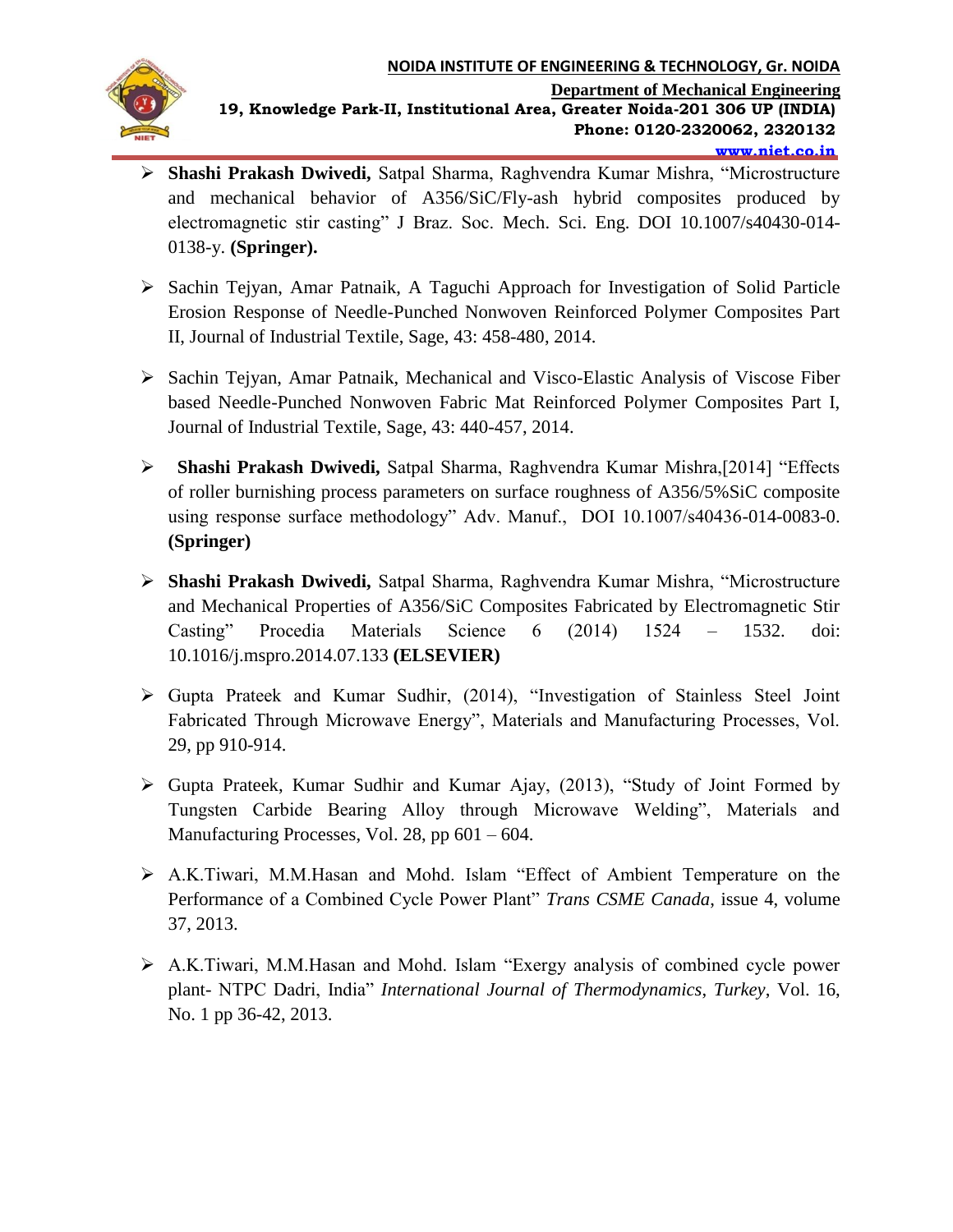

**www.niet.co.in**

**19, Knowledge Park-II, Institutional Area, Greater Noida-201 306 UP (INDIA) Phone: 0120-2320062, 2320132**

### LIST OF PUBLICATIONS

#### 2015-2016

- Kumar, S., Kumar, S., & Kumar, A. "Microstructure and Percentage Elongation Analysis for Friction Stir Welding of Joining A6061 and A6082 alloys", Indian Welding Journal (Accepted) 2016.
- Harveer Singh Pali & Naveen Kumar (2016): Combustion, performance and emissions of Shorea robusta methyl ester blends in a diesel engine, Biofuels, Taylor and Francis, DOI:10.1080/17597269.2016 .1153363
- Harveer Singh Pali & Naveen Kumar (2016): "Effects of n-Butanol Blending with Jatropha Methyl Esters on Compression Ignition Engine" Arab J Sci Eng. DOI 10.1007/s13369-016-2127-1,9 (Springer)
- Pali, H., Kumar, N., and Singh, K., "Optimisation of Process Parameters of EDM on Al6082/SiC Metal Matrix Composite," SAE Technical Paper 2016-01-0533, 2016, doi:10.4271/2016-01-0533.
- Shashi Prakash Dwivedi, Satpal Sharma and Vivek Singh, "Optimization of laser transmission joining process parameters on joint width of PET and 316 L stainless steel joint using RSM" Journal of optics (springer), 2016.
- Shashi Prakash Dwivedi, Satpal Sharma and Raghvendra Kumar Mishra, "Synthesis and mechanical behaviour of green metal matrix composites using waste eggshells as reinforcement material" Green Processing and Synthesis, Vol. 5 (2016) 275–282.
- Srivastava. A ,Dixit. A.R., Tiwari. S, A review on intensification of Metal matrix composite and its machining, Science and Engineering of Composite Materials, (SECM) (Thomson Reuter)- SCI (accepted ), 2016.
- Shashi Prakash Dwivedi, Satpal Sharma and Raghvendra Kumar Mishra, "Mechanical and Metallurgical Characterizations of AA2014/Eggshells Waste Particulate Metal Matrix Composite" International journal of precision engineering and manufacturinggreen technology Vol. 3, No. 3, pp. 1-8 (Springer)2016.
- Chaubey Y., Kumar C., Chauhan S. Failure Analysis of Suspension System Through Bondgraph Modeling Technique, Journal of Computational and Applied Research in Mechanical Engineering,ISSN-2228-722, Accepted, May 2016 (Scopus Indexed.)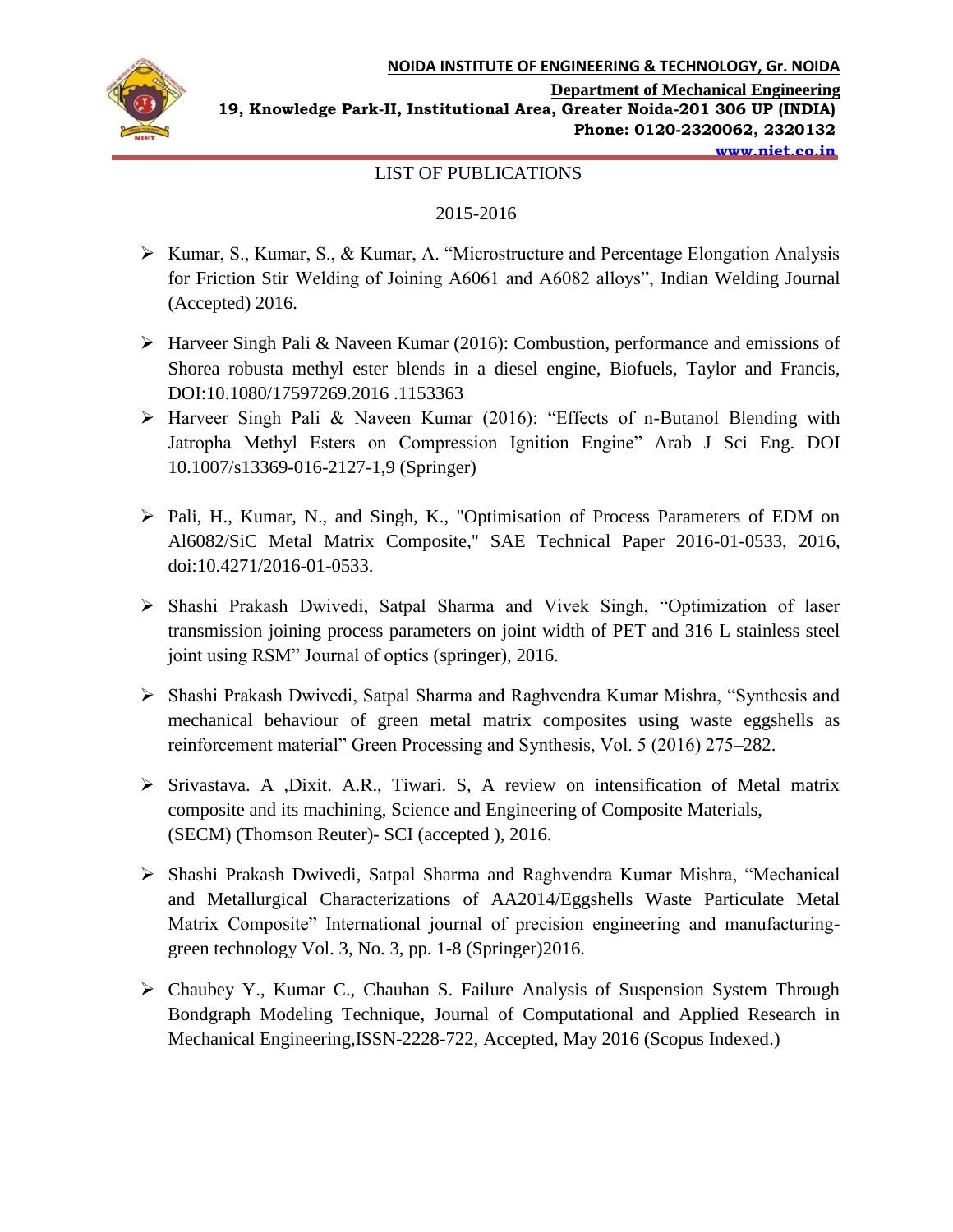

- $\triangleright$  Srivastava. A, Dixit. A.R., Tiwari. S, Investigation of Microstructural and Mechanical Properties of Metal Matrix Composite A359/B4C through Electromagnetic Stir Casting, Indian Journal of Engineering & amp; Materials Sciences (IJEMS) (Thomson Reuter)- SCI (accepted)
- Chaubey Y., Kumar C., Chauhan S. "Failure analysis of Suspension Coil Spring for Passenger car through SEM microstructure Analysis" International Journal of Innovations in Engineering and Technology, ISSN-2319-1058, Vol. 7(1), PP. 83-87, 2016. (Thomson Reuters-Research ID-IF 0.672)
- Kumar N., Kumar C., "Development of Computational Model of Half car Through Bondgraph Modeling for Comfort Evaluation" International Journal of Innovations in Engineering and Technology, ISSN-2319-1058, Vol. 7(1), PP. 76-81, 2016. (Thomson Reuters-Research ID-IF 0.672).
- Mohd A. Hussain1, Mohd shuaib2, Sumit K. Gupta3, Sharul K. Srivastava (2016),''Selection of Tool Material and Pin Geometry for Friction Stir Welding: A Review'' in International journal of advanced production and industrial engineering (A Blind Peer Reviewed Journal) | IJAPIE | ISSN: 2455–8419 || Vol. 1 | Issue. 2 | 2016 | 17 |
- Swati Verma, A Hussain, V K Gupta, Shyam Lal; Challenges in Management of E-Waste Using Game Theory: A Strategic Approach, Journal of Civil Engineering and Environmental Technology, Volume 3, Issue 1, January-March 2016, Page 82-85.
- Swati Verma, A Hussain, V K Gupta, Shyam Lal; E-Waste Management And Its Concerns: A Thematic Approach; International Journal of Current Engineering And Scientific Research,Volume-3,Issue-1, 2016, Page194-197.
- ▶ Naveen Kumar, Bansal, S., and Harveer Singh Pali, [2015] "Blending of Higher Alcohols with Vegetable Oil Based Fuels for Use in Compression Ignition Engine," SAE Technical Paper 2015-01-0958, doi:10.4271/2015-01-0958.
- Hasan N, Khan S.M, Shameem F, "A new Flux based scheme for compressible flow" Computers and Fluids, 119 (2015), pp 58-85.
- M. Kumar, V. Bhutani\* and P. Khatak, "Research progresses and future directions on pool boiling heat transfer". Journal of Mechanical Engineering and Sciences (JMES) ISSN (Print): 2289-4659; e-ISSN: 2231-8380; Volume 9, pp. 1538-1555, December 2015. DOI:http://dx.doi.orsg/10.15282/jmes.9.2015.2.0150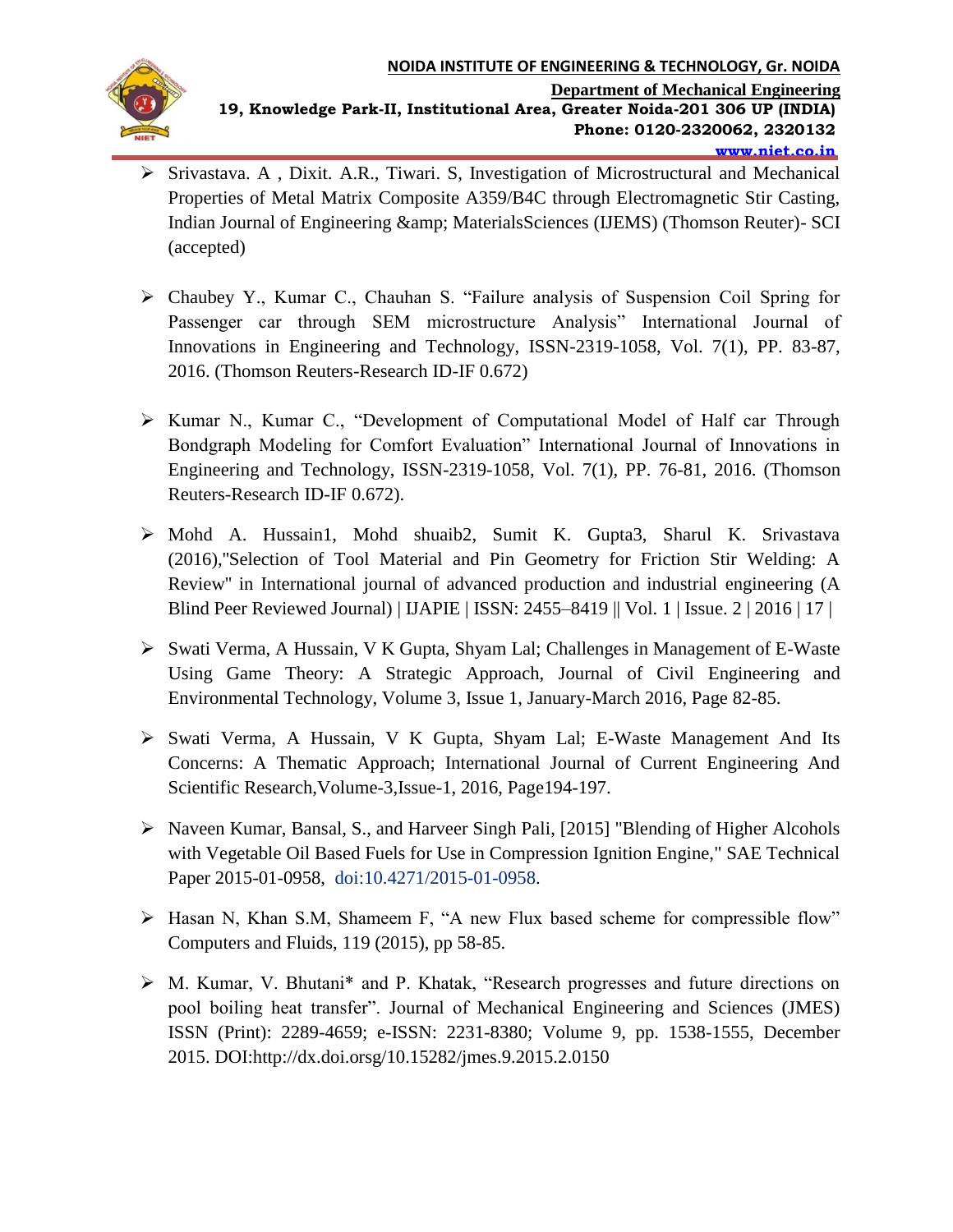

- Tarun Goel and Gulshan Sachdeva "Exergy Analysis of various Absorption Heat Transformer Systems using using Classical and Modified Gouy–Stodola Equation" in International Journal of Air conditioning & Refrigeration, Vol. 23, No. 1 (2015) 1550006.
- Chaubey Y., Kumar C., Chauhan S. "*Failure Analysis of Suspension System: Case Study-Tata Indica",* IJSRD - International Journal for Scientific Research & Development, Vol. 3, Issue 09, 2015, ISSN (online): 2321-0613
- Harveer Singh Pali, Kumar, N., Alhassan, Y., and Deep, A., [2015] "Process Optimization of Biodiesel Production from Sal Seed Oil using Response Surface Methodology [RSM] and Diesel", SAE Technical Paper 2015-01-1297, doi:10.4271/2015-01-1297.

## 2014-2015

- Naveen Kumar, Sidharth, Harveer Singh Pali, "Blending of Higher Alcohols with Vegetable Oil Based Fuels for Use in Compression Ignition Engine". SAE Technical Paper 2015-01-0958; 2015. doi:10.4271/2015-01-0958.
- Shivam Mishra, Abhishek Pandey, Amar Patnaik, Sachin Tejyan, Analysis of Tribological Behavior of Fly-Ash & Graphite Reinforced Al7075 Alloy Hybrid Composite By Using Taguchi Method, International Journal of Exploration in Engineering and Technology, Vol. 1, Issue 2, Pages 7-13, 2015.
- Harveer Singh Pali, Naveen Kumar, Alhassan Y, Deep A, "Process Optimization of Biodiesel Production from Sal Seed Oil using Response Surface Methodology [RSM] and Diesel". SAE Technical Paper 2015-01-1297; 2015. doi:10.4271/2015-01-1297.
- Sachin Tejyan, Amar patnaik, Nonwoven Fabric Mat Reinforced Polymer Composites: A Review, International Journal of Exploration in Engineering and Technology, Vol. 1, Issue 1, Pages 51-53, 2015.
- Kumar Sanjay and Kumar Sudhir "Multi Response Optimization of Process Parameters for Friction Stir Welding of Joining Dissimilar Al-Alloys by Gray Relation Analysis and
- Taguchi Method", Journal of the Brazilian Society of Mechanical Sciences and Engineering, 2014(SCI).
- Sachin Tejyan, Amar Patnaik, Erosive Wear Behavior and Dynamic Mechanical Analysis of Textile Material Reinforced Polymer Composites, Polymer Composites, DOI 10.1002/pc.23798, 2015.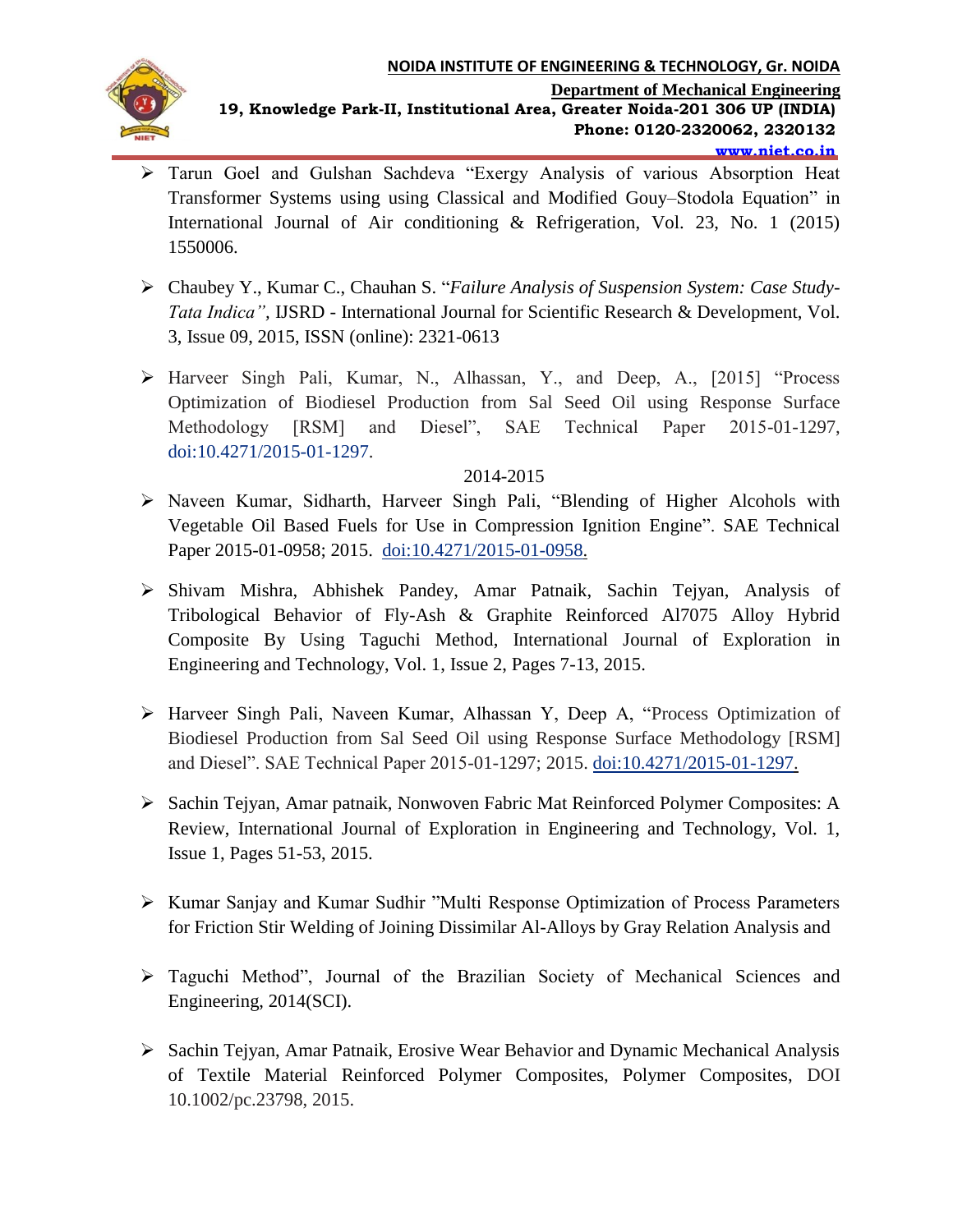

- P.Pachauri and Md. Hamiuddin, *"Optimization of Injection Moulding process parameters in MIM for impact toughness of sintered parts",* International Journal of Advanced Materials and Metallurgical Engineering, Vol 1 (1) pp 1-11 (2015).
- Kumar, A., Singh, H. & Maheshwari, S. "Flowability of Developed Agglomerated Fluxes During Submerged Arc Welding", Journal of Mechanical Engineering (i-Manager Publications), Vol. 5, No.2, February-April 2015, pp. 1-5.
- Harveer Singh Pali, N. Kumar, Y. Alhassan [2015]. "Performance and emission characteristics of an agricultural engine with Sal methyl ester and diesel", Energy Conversion and Management*,* 90 146-153. <http://dx.doi.org/10.1016/j.econman.2014.10.064>(Elsevier, Impact Factor : 3.56)
- **Kapilkumar,** Samar Sultan (2015), Effect of Electromagnetic Field and Mechanical Milling in the Synthesis of Metal Matrix Nano Composite, **International Journal** of Advance research and Innovation (ISSN 2347-3258).
- **Kapil Kumar,** Sumit Kumar Mishra, Sumit Kumar (2015), Modelling and optimization of machining parameters in turning of H13 tool steel using response surface methodologydesirability function approach, **International Journal** of Advance research and Innovation (ISSN 2347-3258).
- P.Pachauri and Md Hamiuddin, *"Production parameters affecting the impact toughness of MIM parts",* Powder Injection Moulding International Vol 9 No 2 pp 28-29 June 2015.
- S. P. Dwivedi, S. Singh, Harveer Singh Pali, [2014] "Macrostructure and Mechanical Properties of AA6082/SiC Composite Produced By Mechanical Stir Casting Process" ICARI, vol 1, pp 597 – 601.
- $\triangleright$  Kumar Vivek, Kumar Sudhir, Kumar Ajay and Gupta Prateek, (2014), "State of art: Underwater friction stir welding", International Journal of applied engineering research, Vol. 9, Issue 9, pp-1059 -1062.
- Garg Tulika, Mathur Priyank, Singhal Varun, Jain Chirag and Gupta Prateek (2014), "Underwater Friction Stir Welding: An Overview", International Review of Applied Engineering Research, Vol. 4, Issue 2, pp 165-170.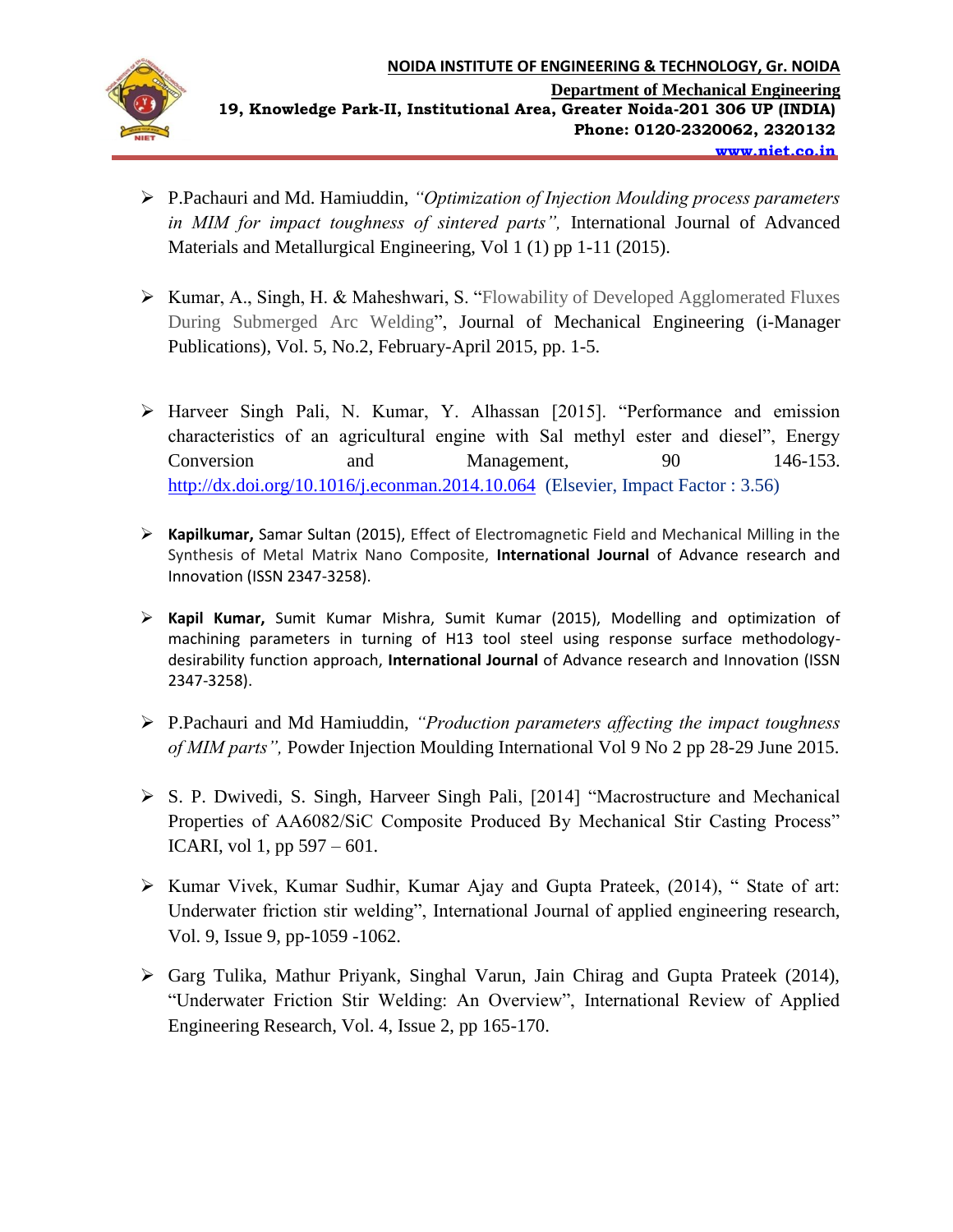

- Srivastava Arjun, Upadhyay Divyanshu, Tomar Ashutosh, and Gupta Prateek, (2014), Joining of Bulk Metallic Material Using Microwave Energy: A Review, "Journal of Basic and Applied Engineering Research, Vol. 1, Issue 12, pp 161-163.
- Gupta Prateek and Kumar Sudhir, (2014), "Investigation of Stainless Steel Joint Fabricated Through Microwave Energy", Materials and Manufacturing Processes, Vol. 29, pp 910-914.

# 2013-2014

- Shashi Prakash Dwivedi, Sudhir Kumar, Ajay Kumar, "Effects of Turning Parameters on Dimensional Deviation of A356/5% SiC Composite using Box-Behnken Design and Genetic Algorithm" Frontiers in Manufacturing Engineering, Vol. 2, No. 1 (2014), 8-14. DOI: 10.7508/FME-V2-N1-8-14
- Shashi Prakash Dwivedi , Satpal Sharma, Raghvendra Kumar Mishra, "Electromagnetic Stir Casting and its Process Parameters for the Fabrication and Refined the Grain Structure of Metal Matrix Composites – A Review" Volume 2, Issue 3 (2014) 639-649. International Journal of Advance Research and Innovation. ISSN 2347 – 3258
- Harveer Singh Pali, Kumar, N., and Mishra, C., [2014] "Some Experimental Studies on Combustion, Emission and Performance Characteristics of an Agricultural Diesel Engine Fueled with Blends of Kusum Oil Methyl Ester and Diesel", SAE Technical Paper 2014- 01-1952, doi:10.4271/2014-01-1952.
- Shashi Prakash Dwivedi, Satpal Sharma, Raghvendra Kumar Mishra, "A356 Aluminum alloy and applications – A Review" Advance materials manufacturing and characterization, Vol.4 issue (2) 2014, pp 81-86. Doi: <http://dx.doi.org/10.11127/ijammc.2014.08.01>
- Shashi Prakash Dwivedi, Satpal Sharma, Raghvendra Kumar Mishra, "Comparison of Microstructure and Mechanical Properties of A356/SiC Metal Matrix Composites Produced by Two Different Melting Routes" International Journal of Manufacturing Engineering Volume 2014, Article ID 747865, 13 pages, http://dx.doi.org/10.1155/2014/747865. Hindawi Publishing Corporation
- Harveer Singh Pali, Kumar, N., and Mishra, C.,[2014] "Effect of Blending of Ethanol in Kusum Oil on Performance and Emission Characteristics of a Single Cylinder Diesel Engine," SAE Technical Paper 2014-01-1396, doi:10.4271/2014-01-1396.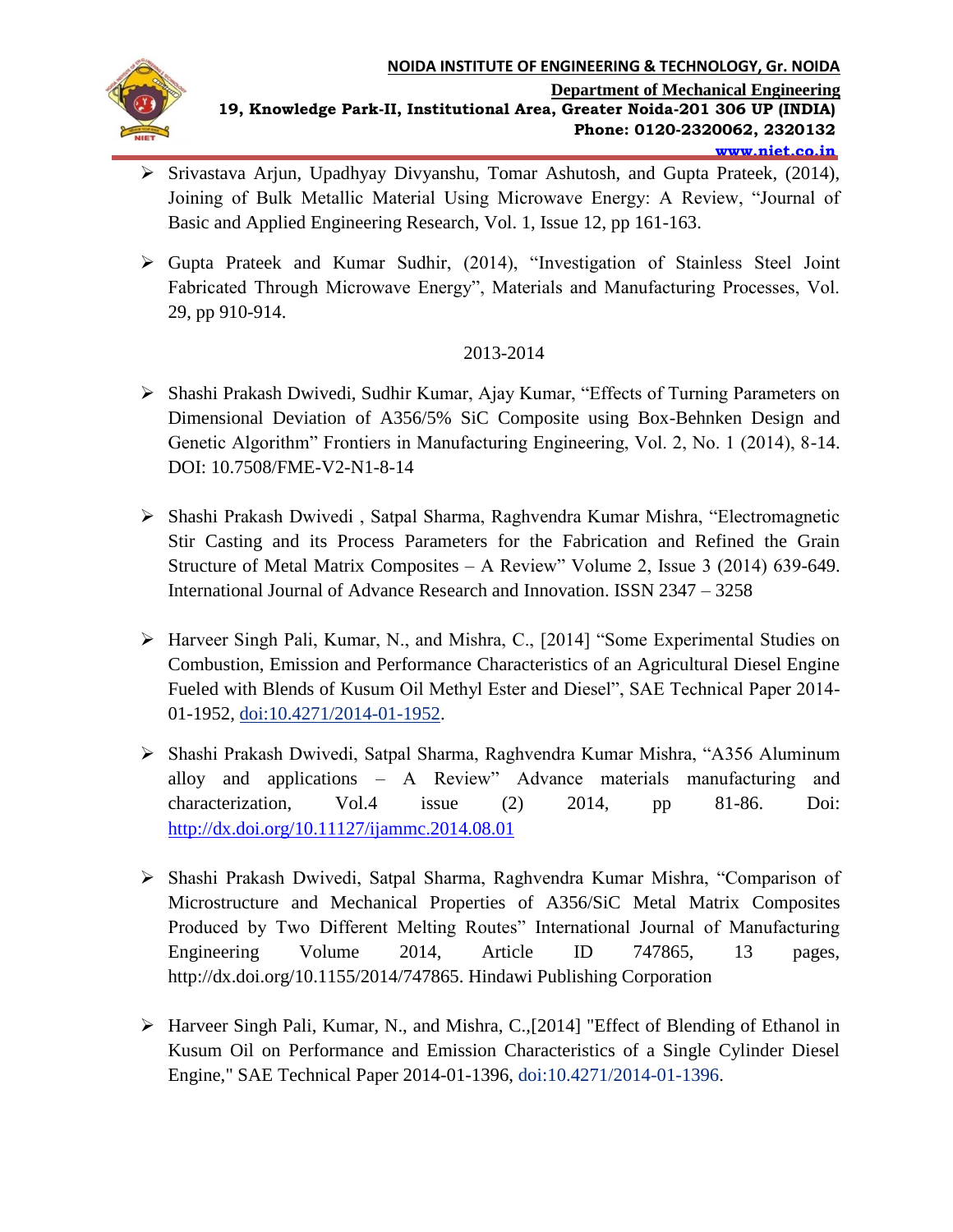

- Alhassan Y, Kumar N, Bugaje IM, Harveer Singh Pali, Katchkar P., [2014] "Co-solvents transesterification of cotton seed oil into biodiesel: effects of reaction conditions on quality of fatty acids methyl esters". Energy Conversion and Management. 84:640–8. <http://dx.doi.org/10.1016/j.enconman.2014.04.080> (Elsevier, Impact Factor : 3.56)
- Harveer Singh Pali, Naveen Kumar, [2014] "Biodiesel Production from Sal (Shorea Robusta) Seed Oil", NIET Journal of Engineering &Technology, vol. 5, pp.  $24 - 29$ . (ISSN 2229-5828)
- Shashi Prakash Dwivedi, Satpal Sharma, "Optimization of Laser Transmission Joining Process Parameters on Joint Strength of PET and 316 L Stainless Steel Joint Using Response Surface Methodology" Journal of Engineering Volume 2014, Article ID 197060, 9 pages. http://dx.doi.org/10.1155/2014/197060. Hindawi Publishing Corporation
- Shashi Prakash Dwivedi, Satpal Sharma, Raghvendra Kumar Mishra, "Microstructure and Mechanical Properties of A356/SiC Composites Fabricated by Electromagnetic Stir Casting" Procedia Materials Science 6 (2014) 1524 – 1532. doi: 10.1016/j.mspro.2014.07.133 (ELSEVIER)
- Shashi Prakash Dwivedi, "Effect of process parameters on tensile strength of friction stir welding A356/C355 aluminium alloys joint" Journal of Mechanical Science and Technology 28 (1) (2014) 285~291. DOI 10.1007/s12206-013-0967-0. (Springer)
- Shashi Prakash Dwivedi, Satpal Sharma, Raghvendra Kumar Mishra, "Microstructure and mechanical behavior of A356/SiC/Fly-ash hybrid composites produced by electromagnetic stir casting" J Braz. Soc. Mech. Sci. Eng. DOI 10.1007/s40430-014- 0138-y. (Springer).
- Sachin Tejyan, Amar Patnaik, A Taguchi Approach for Investigation of Solid Particle Erosion Response of Needle-Punched Nonwoven Reinforced Polymer Composites Part II, Journal of Industrial Textile, Sage, 43: 458-480, 2014.
- $\triangleright$  Sachin Tejyan, Amar Patnaik, Mechanical and Visco-Elastic Analysis of Viscose Fiber based Needle-Punched Nonwoven Fabric Mat Reinforced Polymer Composites Part I, Journal of Industrial Textile, Sage, 43: 440-457, 2014.
- Kumar, A., Singh, H. & Maheshwari, S. "Modeling and analysis of elongation for submerged arc welded joints by using developed agglomerated fluxes", Proceedings of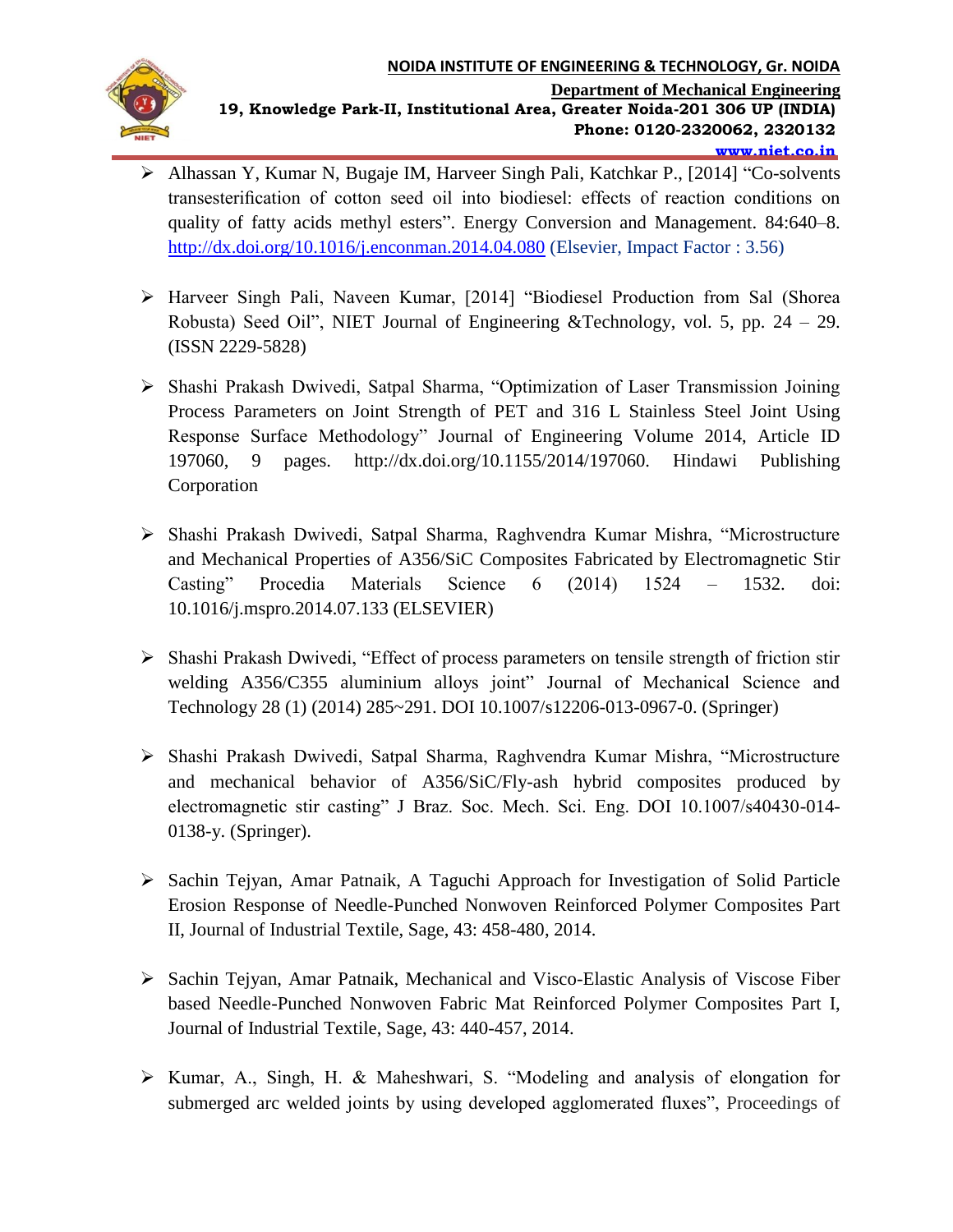

the Institution of Mechanical Engineers, Part B: Journal of Engineering Manufacture July 2013 vol. 227 no.7 pp 1005-1012.

- Kumar, A., Singh, H. & Maheshwari, S. "XRD and DTA analysis of developed agglomerated fluxes for submerged arc welding", Journal of Metallurgy (Hindawi Publishing Corporation). Vol. 2013, Article ID 827491, January, pp. 1-8.
- Kumar, A., Singh, H. & Maheshwari, S. "Effects of developed agglomerated flux composition on element transfer of weld metal during submerged arc welding", Indian Welding Journal Volume 47 No.1, PP No.57-65.
- Gupta, P., Kumar, S., & Kumar, A. "Study of Joint Formed by Tungsten Carbide Bearing Alloy through Microwave Welding", Materials and Manufacturing Process (Taylor & Francis), p.p 28601-604, 2013.
- Bhati, G., Kumar, S., Kumar, A. & Rajput, D. "Selection of Beast Coating Material Composition used in Expandable Polystyrene-Assisted Investment Casting Process by Using Fuzzy-AHP", Indian Foundry Journal, Vol 59, No. 2, pp. 33-44.
- Kumar, S., Kumar, S., & Kumar, A. "Optimization of Process Parameters For Friction Stir Welding of Joining A6061 and A6082 alloys by Taguchi Method", Journal of Mechanical Engineering Science, 227(6), pp. 1150-1163.
- Gupta, P., Kumar, S., & Kumar A. "State of Art: Joining of Microwave Processed Materials", Indian Welding Journal, volume 46, No. 1, 2013.
- Sachin Tejyan, Amar Patnaik, Tej Singh, Effect of Fibre Weight Percentage on Thermo Mechanical Properties of Needlepunched Nonwoven Reinforced Polymer Composites, International Journal of Research in Mechanical Engineering & Technology, Vol. 3, Issue 2, pages 41-44, 2013.
- Shashi Prakash Dwivedi, Satpal Sharma, Raghvendra Kumar Mishra, "Effects of roller burnishing process parameters on surface roughness of A356/5%SiC composite using response surface methodology" Adv. Manuf., DOI 10.1007/s40436-014-0083-0. (Springer)
- Shyam Lal, Sudhir Kumar, Z.A. Khan and A. N. Siddiquee, Research and Developments in Wire Electrical Discharge Machining (WEDM): A State of Art Review, NIET Journal of Engineering and Technology (ISSN 2229-5828), Vol-1, Issue2, 2013, p.p. 8-13.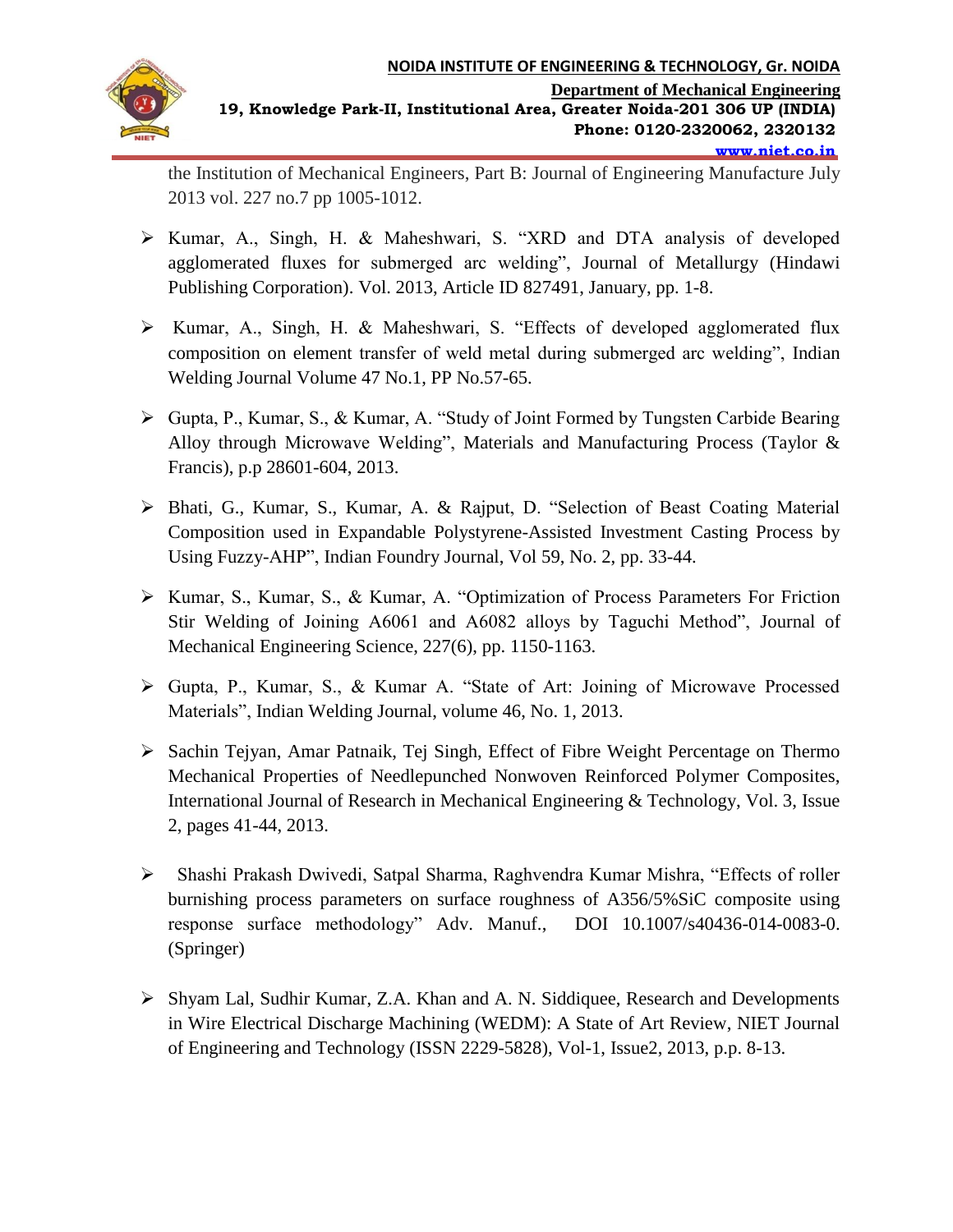

- Abhishek Kumar, Shyam Lal and Sudhir Kumar, (2013), Fabrication and characterisation of A359/Al2O3 metal matrix composite using electromagnetic stir casting method, Journal of Materials Research and Technology, 2(3), 250-254.
- Rohan Kumar, Shyam Lal and Sudhir Kumar, A Review on manufacturing of composite materials by electromagnetic stir casting, NIET Journal of Engineering and Technology (ISSN 2229-5828), Vol-1, Issue2, 2013, p.p. 33-39.
- Shyam Lal, Sudhir Kumar, Z.A. Khan and A. N. Siddiquee, Multi- Response Optimization of WEDM Process Parameters for Al7075/ Al2O3/SiC Hybrid Composite Using Taguchi Based Grey Relational Analysis, Journal of Engineering and Manufacturing, (DOI:10.1177/0954405414526382).
- Shyam Lal, Sudhir Kumar, Z.A. Khan and A. N. Siddiquee, Optimization of WEDM Process Parameters on Material Removal Rate for Al7075/SiC/Al2O3 Hybrid Composite, International Journal of Advanced Manufacturing Technology, (DOI: 10.1177/0954405414533511).
- A.K.Tiwari, M.M.Hasan and Mohd. Islam "Effect of Ambient Temperature on the Performance of a Combined Cycle Power Plant" *Trans CSME Canada*, issue 4, volume 37, 2013.
- A.K.Tiwari, M.M.Hasan and Mohd. Islam "Exergy analysis of combined cycle power plant- NTPC Dadri, India" *International Journal of Thermodynamics*, *Turkey*, Vol. 16, No. 1 pp 36-42, 2013.
- Gupta Prateek, Kumar Sudhir and Kumar Ajay, (2013), "Study of Joint Formed by Tungsten Carbide Bearing Alloy through Microwave Welding", Materials and Manufacturing Processes, Vol. 28, pp 601 – 604.
- $\triangleright$  Gupta Prateek, Kumar Sudhir, Kumar Ajay, (2013), "State Of Art: Joining of Microwave Processed Materials", Indian Welding Journal, Vol. 46, Jan 1, 2013.
- Harveer Singh Pali, [2013] "Performance Characteristics of Biodiesel Blend in CI Engine Using Artificial Neural Network (Karanja Oil)" NIET Journal of Engineering &Technology, vol. 1, pp 46 – 53. (ISSN 2229-5828). Gupta Prateek, Singh Anupam and Chauhan Kumar Amit, "Drinking water in Rural India: Issues and Approaches".
- Vipul Vibhansh, N.Kumar, C. Mishra, S. Sinha, Harveer Singh Pali, Sidarth Basal [2013]"Experimental Investigation of Diesel Engine Fueled with Jatropha Oil Blend with Ethanol" SAE Paper No. 2013-24-0105 , doi: 10.4271/2013-24-0105, (saefuel.saejournals.org and ISSN: 1946-3960).